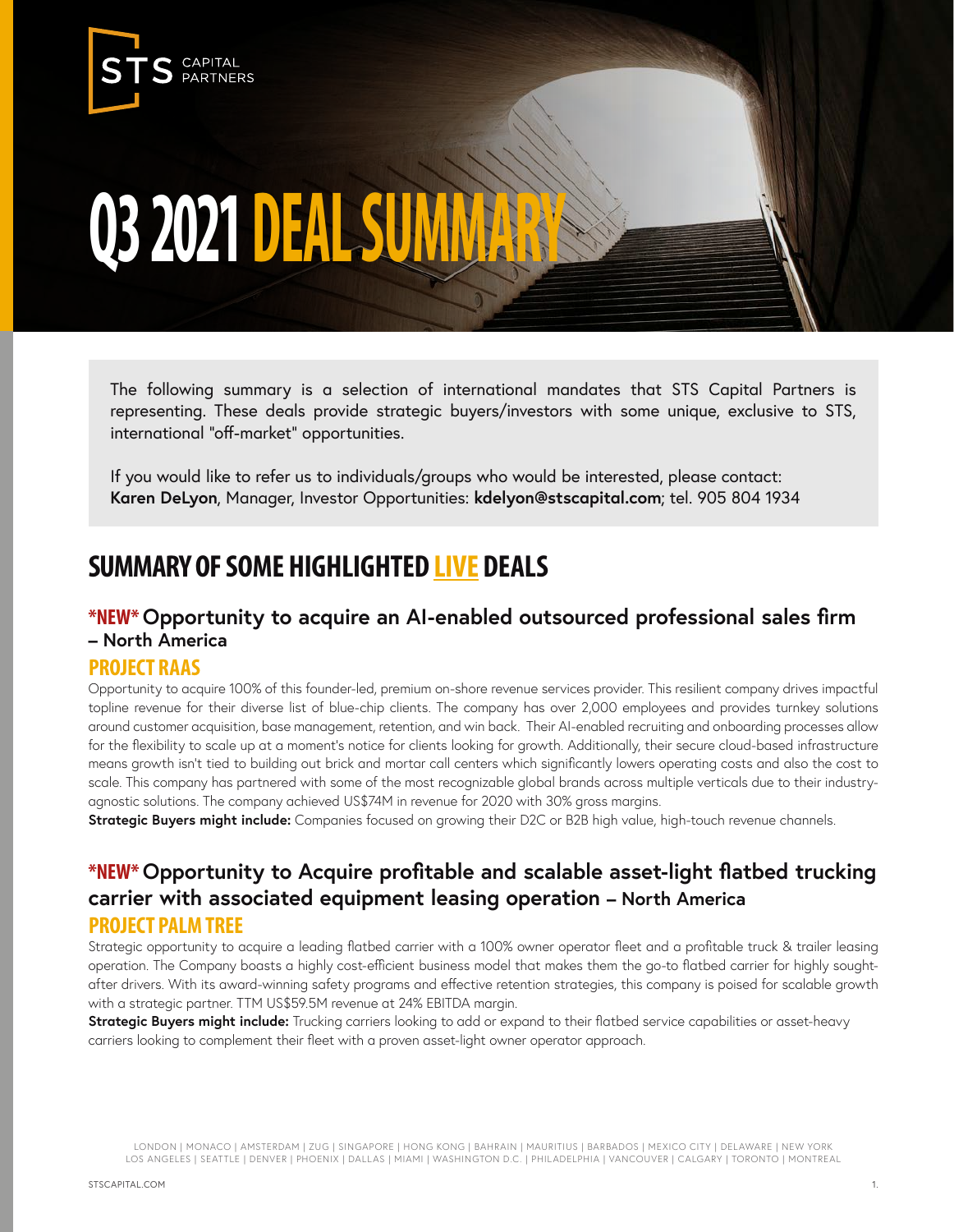

## **Opportunity to Acquire an Established, Highly Profitable, Specialty Metal Manufacturing Company – North America**

#### **PROJECT SWORDFISH**

The company hot forms and finishes specialty metal components for a wide variety of industries which include, among others, military, aerospace, and the growing nuclear energy space. The company is particularly focused on end products for the most demanding of applications and is fully integrated from basic raw material procurement through manufacturing, testing, and inspection of the final components. With the focus on clean energy, the nuclear sector is expected to see significant growth. Nuclear power is the second largest source of clean energy after hydropower. While the energy to build plants and supply uranium does result in CO2 emissions, nuclear plants do not emit any CO2 and have a carbon footprint almost as low as those of renewable energy. **Strategic Buyers might include:** companies currently or looking to service the nuclear or clean energy or aerospace industries; looking to expand mission critical service offerings; that want to add specialty metal fabrication capabilities.

#### **Opportunity to Acquire Profitable and Growing Home Improvement Leader and Immediately Secure Niche Sector Dominance in Australia**

#### **PROJECT KOALA**

Strategic opportunity to acquire a growing, vertically integrated market leader in the Australian home improvement sector, specialized in manufacturing and distributing certified premium and innovative window furnishing products and services to commercial and residential clients. Established family-owned business with a 40+ year history, which has strategically expanded to become a leader in the sector. The company directly owns manufacturing facilities with wholesale and direct-to-consumer operations nationwide. Company has developed a highly competitive brand, marketing platform, and B2B and B2C distribution model. These can be strategically leveraged to channel additional home renovation and building products into the Australian market. Well-positioned to embark on next growth trajectory and continued expansion into adjacent product and service segments such as solar, HVAC, security, etc. Business is currently on track to generate approx. US\$85M in revenues with estimated 10% EBITDA, and is projecting strong YOY top-line growth and profitability.

**Strategic Buyers might include:** Specialized window furnishings product firms, as well as adjacent home improvement and building product manufacturers/ distributors, and consumer services firms wanting to enter or expand in Australasia leveraging existing platform.

## **Opportunity to Acquire Luxury Design-Build Firm – Global Reach PROJECT INERTIA**

Opportunity to acquire a leading interior design-build firm with extensive in-house manufacturing, and sales globally. This entrepreneur-led business has a 50+ year legacy of manufacturing and installing exquisite interiors in both luxury residences and super-yachts – they are a full-service turnkey supplier. The Company caters to a long list of recurring clients, including hundreds of architects, interior designers, construction contractors, and shipyards around the world. The Company often works directly with ultra-high-net-worth individuals and their interior solutions use a wide range of exotic woods, metals, glass, stone, leathers and often customized hardware. The Company has several locations worldwide – including manufacturing plants, engineering and project management. The firm also has a dedicated artisan training facility near HQ Sales for 2021 will top US\$70M, and the Company is well-positioned for continued growth.

**Strategic Buyers might include:** Strategic Buyers might include: Established global ultra-luxury interior woodwork and joinery companies, those focused on residential and super yacht interiors, looking to connect to new clients in North America and around the world. Other interest may come from retail Luxury Brands that want to extend their portfolio beyond consumer items, or from Private Equity firms that operate portfolio companies active in luxury construction.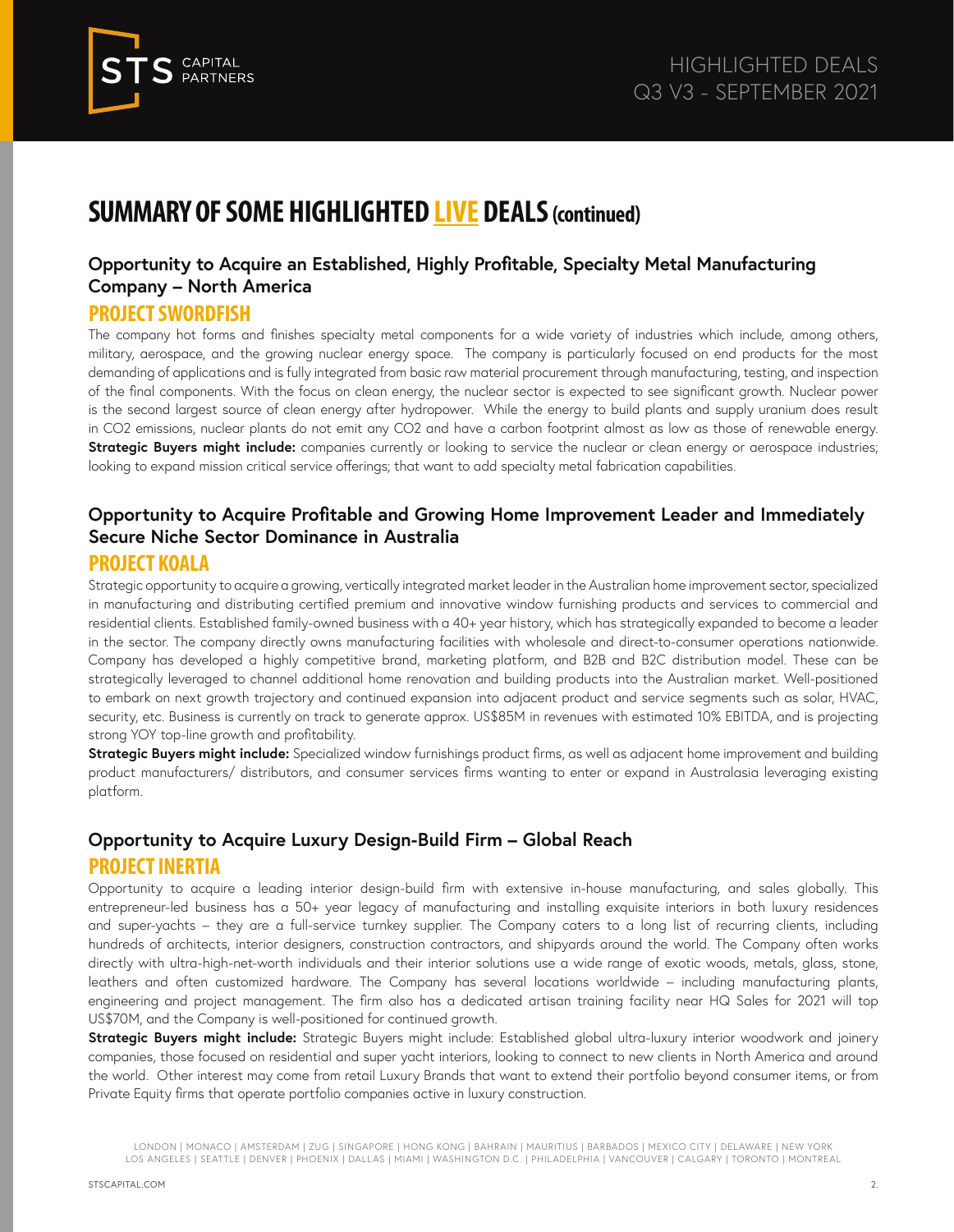

#### **Opportunity to Acquire US\$400M+ Reclaimed Mixed-Use Luxury Island in Stable Gulf Jurisdiction**

#### **PROJECT JEWEL**

Unique opportunity to acquire purpose-built luxury gated community island in prime metropolitan location within the GCC, which is owned and operated by a single family. Family's freehold assets for sale comprise 85,000+ sqm of fully completed state-of-the-art residential, hospitality, retail and leisure facilities as well as 83,000+ sqm of vacant land. Recently valued at ~US\$400M by top-tier global consultancy. Healthy mix of built-out residential and retail inventory with strong occupancy rates as well as vacant plots, allowing for immediate high-ticket unit sales, stable rental income streams, and further residential and commercial development. Compelling 6-year acquisition and development plan in line with current market trends developed for interested investor, offering attractive IRR of 14%+.

**Strategic Buyers might include:** Property/ real estate investment groups, real estate focused family offices, hotel management companies, hospitality groups, real estate developers, diversified conglomerates, sovereign wealth funds

## **Opportunity to Acquire 100% of a High-Tech, High-Touch Leader in Professional Services for SMEs – North America**

#### **PROJECT LEAD THE FIELD**

A proprietary tax optimization engine with deep data access has enabled this leading Canadian SME tax & accounting services provider to build an extensible loyal membership model in an underserved market (agriculture, trades, transportation). Consistent growth over time with COVID resilient performance, a well-established pro-active membership protocol delivers high retention and fertile new adjacent product acceptance. With over 20,000 members, customer engaging mobile apps, and low-cost virtual services expansion capabilities, the company is poised for global integration and B2B2C interconnectivity growth with a strategic acquirer in 2021. FY20 CA\$38M revenue (100% recurring membership) at 22% EBITDA margin.

**Strategic Buyers might include:** Tax & accounting services, fintech, professional services, financial services, SME client base, and rural connectivity.

## **Full-Service Mechanical Contractor Company in the HVAC Space – North America PROJECT SUMMER**

The Company provides mechanical contracting services including Heating Services, Air Conditioning, Refrigeration, Sheet Metal, Plumbing & Draining, Hydronics, and Process Piping to the Commercial, Education, Medical, Government and Retail industries. The Company works either directly with property management firms, school boards, and grocery store brands or through general contractors in the municipal and commercial verticals. They have built strong 20+ year relationships with key customers such as those previously mentioned, leading to sustainable growth. The Company has access to a consistent labor pool with a strong reputation of delivering projects on time and on budget, and are committed to turn-key installation, maintenance and repairs solutions. From FY14 to FY20 the Company has seen revenue increase from \$26.1M to \$62M and EBITDA has grown from just under \$1M to a normalized CA\$5M.

**Strategic Buyers might include:** HVAC firms, Electrical, Mechanical or Installation Companies, General Contractors, Manufacturers/ Suppliers, Construction Firms, Developers, Engineering Firms, Property Management Firms, etc.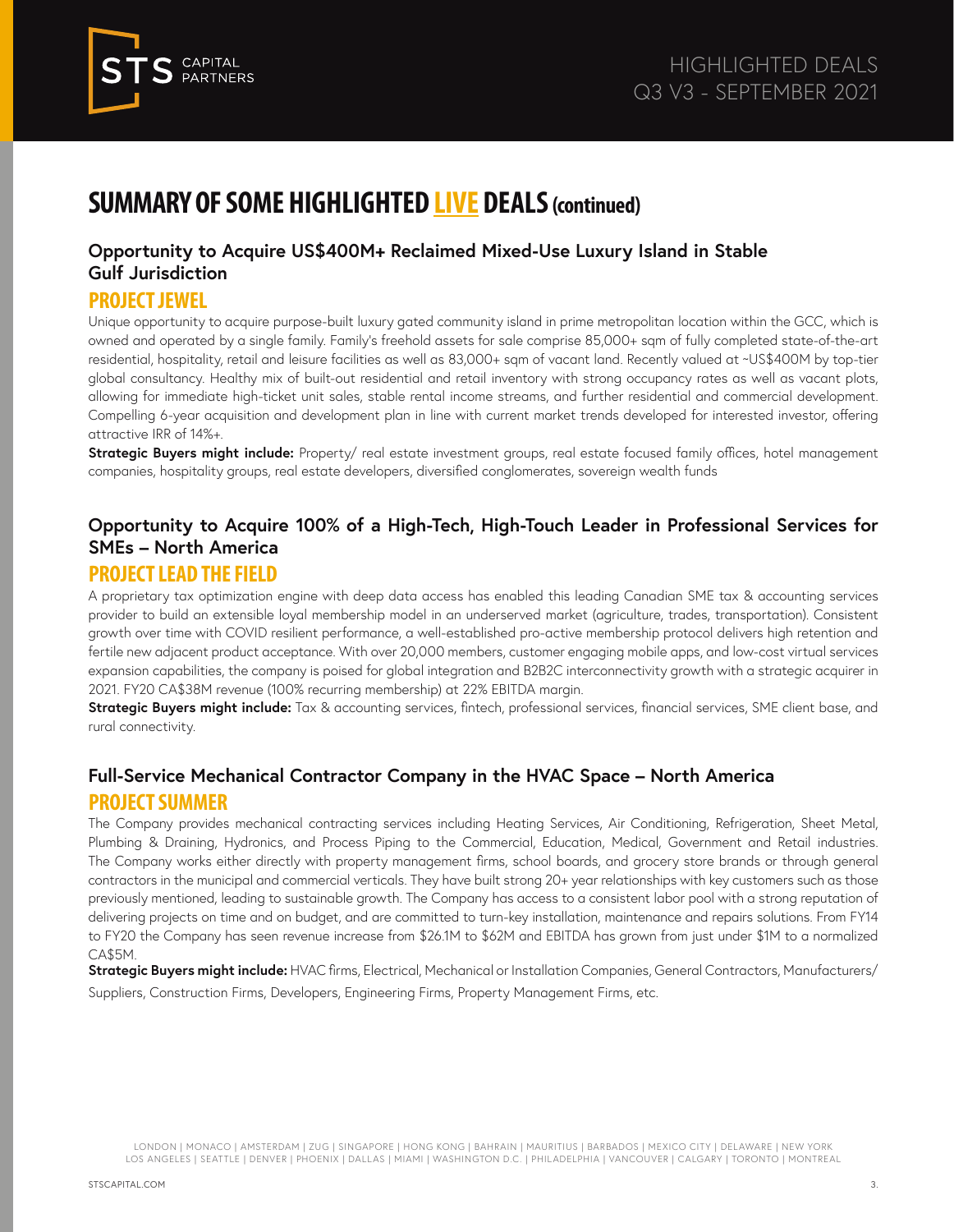

## **\*NEW\* Opportunity to acquire a Manufacturer and Distributor of Swimming Pool Products & Accessories - North America**

#### **PROJECT SEARAY**

Strategic opportunity to acquire up to 100% of a growing and profitable company based in the United States that manufacturers and distributes unique swimming pool related products and accessories. Products are sold through multi-channel network of distributors, retailers, and DTC. Superior business model, reliability and processes deliver the highest level of service, quality and value to its customers, resulting in long standing relationships. The company achieved revenue of US\$6.5M in 2020 and are on track to achieve \$11.9M in 2021 (year end, Oct 31).

**Strategic Buyers might include:** A variety of companies including those looking to vertically integrate, cross-sell and / or up-sell products by leveraging their existing customer base and by adding an additional base.

## **Mule Deer & Desert Bighorn Hunting Ranch With World-Class Lodging and Associated Mule Deer Genetics Business – North America**

#### **PROJECT SONORA**

Opportunity to acquire a premier hunting ranch and associated genetics business in Sonora, Mexico, with record-breaking mule deer and bighorn sheep. A few miles from the Sea of Cortez, this 15,000+ acre ranch with high and low-fence infrastructure has a lodge that sleeps up to 20 guests plus staff and a profitable hunting business with a year's long backlog of global clientele. The genetics business ensures sustainable, long-term supply of trophy mule deer and is USDA-approved for the export and sale to US ranches. The facilities are drivable to an international airport with direct flights to the US.

**Strategic Buyers might include:** those with a passion for the preservation of hunting and conservation.

#### **Opportunity to Acquire an Asset-Based Logistics Solution Provider – North America PROJECT PMZ**

Project PMZ is an established asset based logistics solution provider for TL and LTL dry van and open deck shippers covering the US and Canada. The Company's also offers full 3PL solutions, freight forwarding services, logistics audits, shipment lane costing and carrier optimization. Centrally located, lanes run cross border and coast to coast. The Company boasts a loyal driver base with below industry average driver turnover. The Company has revenues of approximately US\$34M.

**Strategic Buyers might include:** Freight and logistics companies that want to: broaden their coverage and service offerings; expand their driver base; gain access to a unique roster of long-standing customers.

#### **Opportunity to Acquire up to 100% of a Global Leader in Professional Grade Fitness Equipment & Accessories for Home & Specialty Gym - North America**

#### **PROJECT HERCULES**

The Company has a US\$14.1M FY20 revenue @ 17% EBTIDA margin driven by robust B2C demand and US\$15.2M FY21 forecast. Potential FitTech integration with an IP portfolio of unique product design & engineering. With global brand recognition among fitness professionals, bodybuilders, and athlete influencers, they offer a niche combination of professional performance, built-to-last quality, and affordability with streamlined systems and components. The Company is poised to capitalize on market trend shifting towards consumers, specialty gyms, and personalized training programs. Integrated B2C sales & marketing channels with web store, Amazon, Facebook, Instagram, YouTube & Twitter, they utilize a targeted social media strategy with branded content generating significant yield. The Company has an extensive B2B dealer network established in 30+ countries, including USA, Canada, Germany, Italy, France, Japan & Korea. Well-established reliable supply chain providing differentiated quality and cost advantages.

**Strategic Buyers might include:** Fitness equipment, fitness studios, gyms, health clubs, healthcare equipment, FitTech, HealthTech, personal training, content providers, sporting goods, distributors, OEMs, retailers, home / office furniture, consumer goods, nutraceutical, steel-based equipment, hospitality, physiotherapy, military.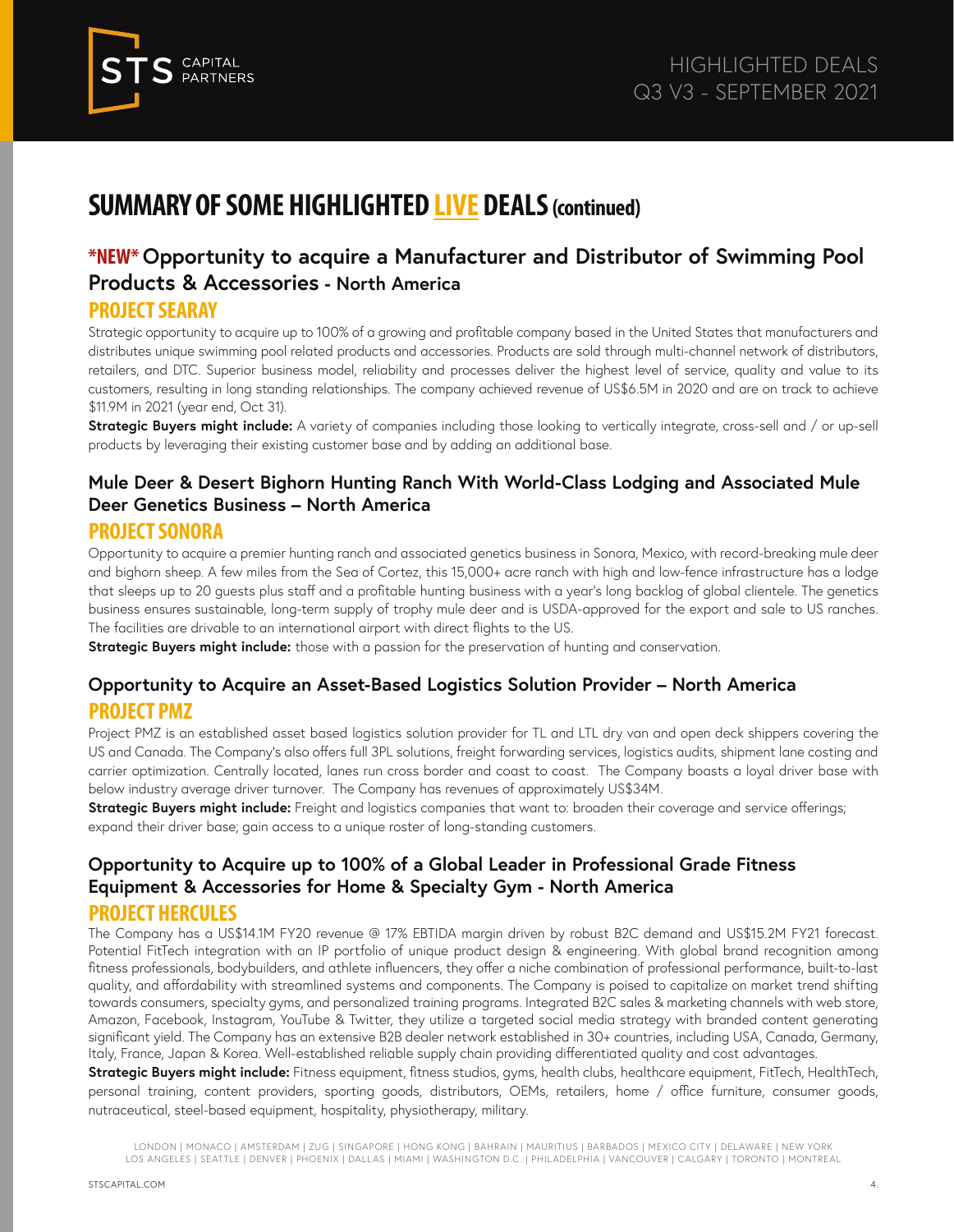

#### **Opportunity to Partner with a Patented U.S. Fantasy Football Platform, Allowing Fantasy Football Hosting Companies to Run Large Prize National Competitions – North America PROJECT EUREKA**

Opportunity to acquire a patented U.S. Fantasy Football Platform, creating the first national season-long multi-million-dollar prize pool. Company is the owner and operator delivering the traditional season-long fantasy sports experience to player pools of unlimited size. Through competition created by a patented automated intelligence and tournament format, the 5+ year-old company is poised to transform, not just U.S. fantasy football, but the global fantasy industry. With 30 million season-long fantasy football players currently competing in over two million leagues, the industry now has a way to combine the two million leagues into national competitions against one another with multi-million-dollar prizes.

**Strategic Buyers might include:** Sports Media outlets with a large subscriber base, Fantasy Sports Platforms in adjacent sports or geographies.

#### **Strategic Investment in Leading Asia-Pacific Cybersecurity Software Firm PROJECT BOLT**

Leading cybersecurity software provider serving global and regional financial institutions, healthcare systems, government agencies, utilities, and multi-national corporations. The Company boasts circa 100% customer retention and 20% compound annual growth in software license revenue over the last three years, driven by their world-class intellectual property, recognized by leading global researchers and industry associations. The shareholders are evaluating their strategic options to accelerate the Company's growth including an equity transaction with a strategic investor that can open additional markets for the Company. **Strategic Buyers might include:** Enterprise software firms seeking to expand in Asia Pacific and/or augment their portfolio with proven identity & access management tools; IT/cybersecurity services firms seeking to expand their IP portfolio & gain blue-chip clients.

#### **Opportunity to Acquire Luxury Champagne Brand PROJECT BUBBLES**

The Company produces several world-class Champagne variants through their exclusive 30-year contracted partnership with full control of a storied fifth generation Champagne house in France. The award-winning brand has been highly rated by several of the most influential wine critics in the world and boasts popular celebrity endorsement and promotion. With a guaranteed capacity of over 1.5M bottles annually and strong international distribution partnerships, the brand is poised to scale in the luxury market worldwide.

**Strategic Buyers might include:** Brand portfolios looking to expand luxury offerings and wineries looking for instant access to exclusive Champagne offerings.

#### **Opportunity to Acquire High-End American Whiskey Brand PROJECT BARRELS**

The Company produces a high-end blend of best-in-class American bourbon whiskeys with a smooth taste and wide appeal. The highly-rated brand boasts strong reviews from some of the most influential critics in the industry as well as extensive endorsements by global celebrities. With a large, guaranteed supply, the luxury brand is well-positioned to grow profitably in one of the hottest retail markets.

**Strategic Buyers might include:** Brand portfolios looking to expand luxury offerings and Distillers needing a luxury whiskey brand.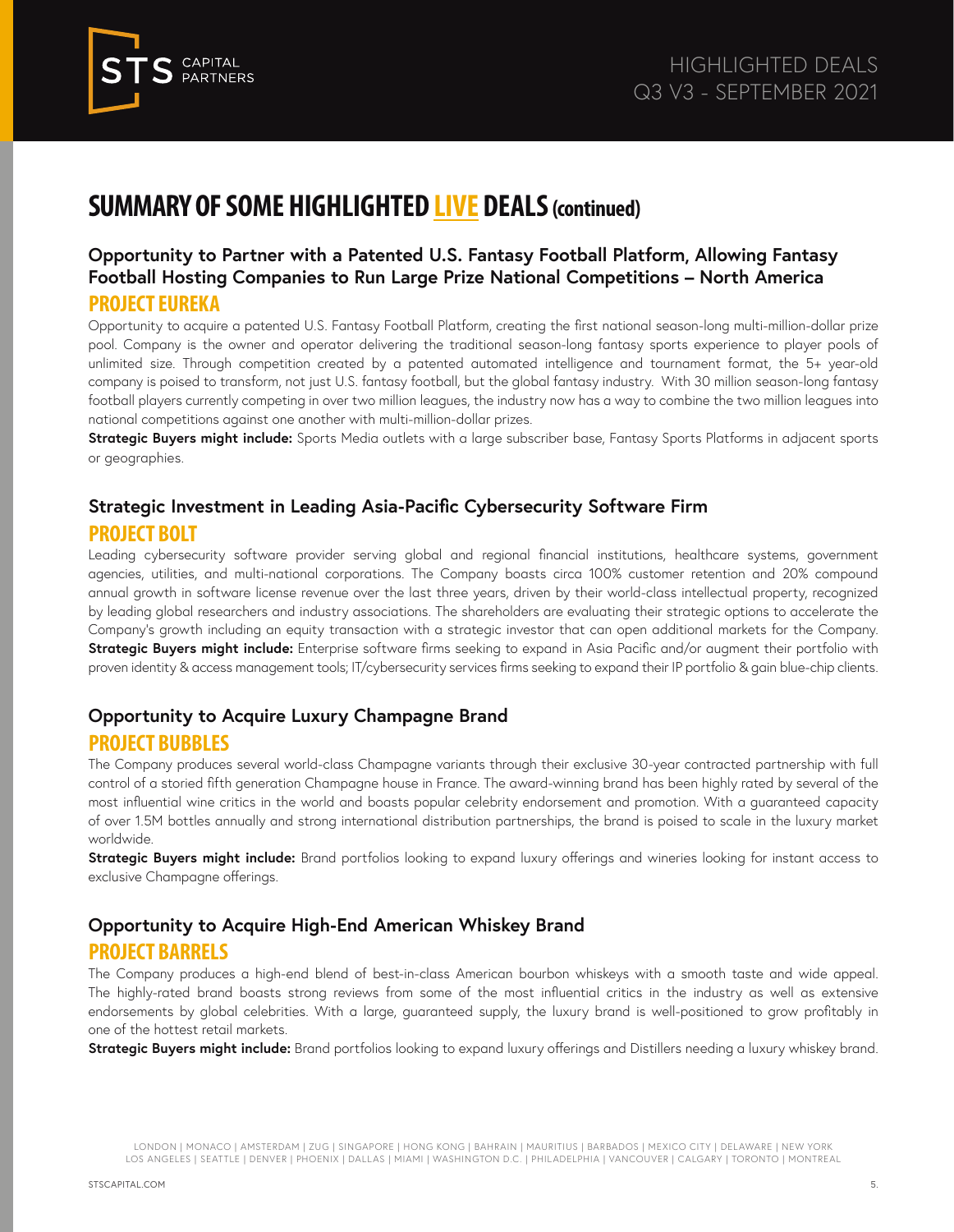

#### **Acquisition of Leading UK Beverage Firm**

#### **PROJECT DRINK**

Our client's brands have gain substantial consumer loyalty in the UK across multiple segments: ready-to-drink (RTDs), ciders and carbonated soft drinks. The company's flagship brand achieved c. 40% annual growth from 2018 to 2020 (with overall revenue growth c. 26%) and has further runway for growth in the UK and internationally. Highly profitable operation with circa 25% EBITDA margin in 2020. 100% owned by two founders.

**Strategic Buyers might include:** Beer, wine & spirits firms seeking to augment their portfolio with leading RTD products or an international provider seeking to enter/expand in the UK market.

## **Sale of 5-Star Beach-front Hotel with a Profitable Casino – Costa Rica PROJECT COSTA RICA**

Opportunity to acquire up to 100% of a fully operational, 5-star beach-front 152-key hotel, that features a 900 square meter established casino, a large conference facility and retail rental units. The hotel is located on the beach in Jaco, Costa Rica, and is a 60-minute drive from the San Jose airport. The building has central air, high quality and durable fittings, furniture and décor, and on-site backup water reservoir and generators. The casino offers the latest technologies in slots and table games. The hotel remains unflagged with no legacy management contracts. Several of the major international hotel brands have done on-site visits and there is strong interest in flagging it. This opportunity will appeal to investors who are keen to enter this growing tourist market at an early stage. Our client is prepared to retain a portion of equity in this hotel and is ideally seeking a partner that is experienced in the hotel sector to work with to help unlock the true potential.

**Strategic Buyers might include:** Hotel owners/investors that are actively looking to expand their footprint into Costa Rica, Costa Rica businesses that want to diversify into the hotel sector, Real estate investors who are seeking a property to convert into condominiums.

#### **Opportunity to Acquire Residential Solar Systems Sales and Installation Company – U.S. PROJECT PASSION FRUIT**

Opportunity to acquire and expand 100% of an established U.S.-based sales and installation company in the residential solar systems industry. Solar energy has been one of the fastest-growing industries in North America and around the world since the mid-2000s. It is poised to gain significant market share in the next decade as consumers move towards personal energy generation. The company has developed a strategic sales process and boasts strong reviews from homeowners.

**Strategic Buyers might include:** Companies involved in Solar, Roofing, Home Improvement, Security (Alarm + Fire), HVAC, Pest Control or any form of Door to Door Sales, etc.

#### **Best-in-Class Environmental Response Solutions – North America PROJECT RESPONSE**

Opportunity to acquire 100% in a global leader in oil spill response equipment and services for land-based and offshore applications with nearly 30 years of industry experience and significant potential to scale. Cutting-edge solutions feature oil skimmers, containment booms, system accessories along with deployment & maintenance services and safety training. Patented high-efficiency oil skimming technology with up to 99% oil recovery rates and a wide range of commercial applications across energy, marine, wastewater, mining and forestry industries. Top quality assurance with ISO 9001:2015 certification and manufacturing facilities in North America. International clientele includes major players in energy and marine industries as well as port authorities and government agencies. COVID-resilient financial performance with steady growth over time.

Strategic Buyers might include: Environmental services, remediation services, water technologies, wastewater treatment, and niche engineering.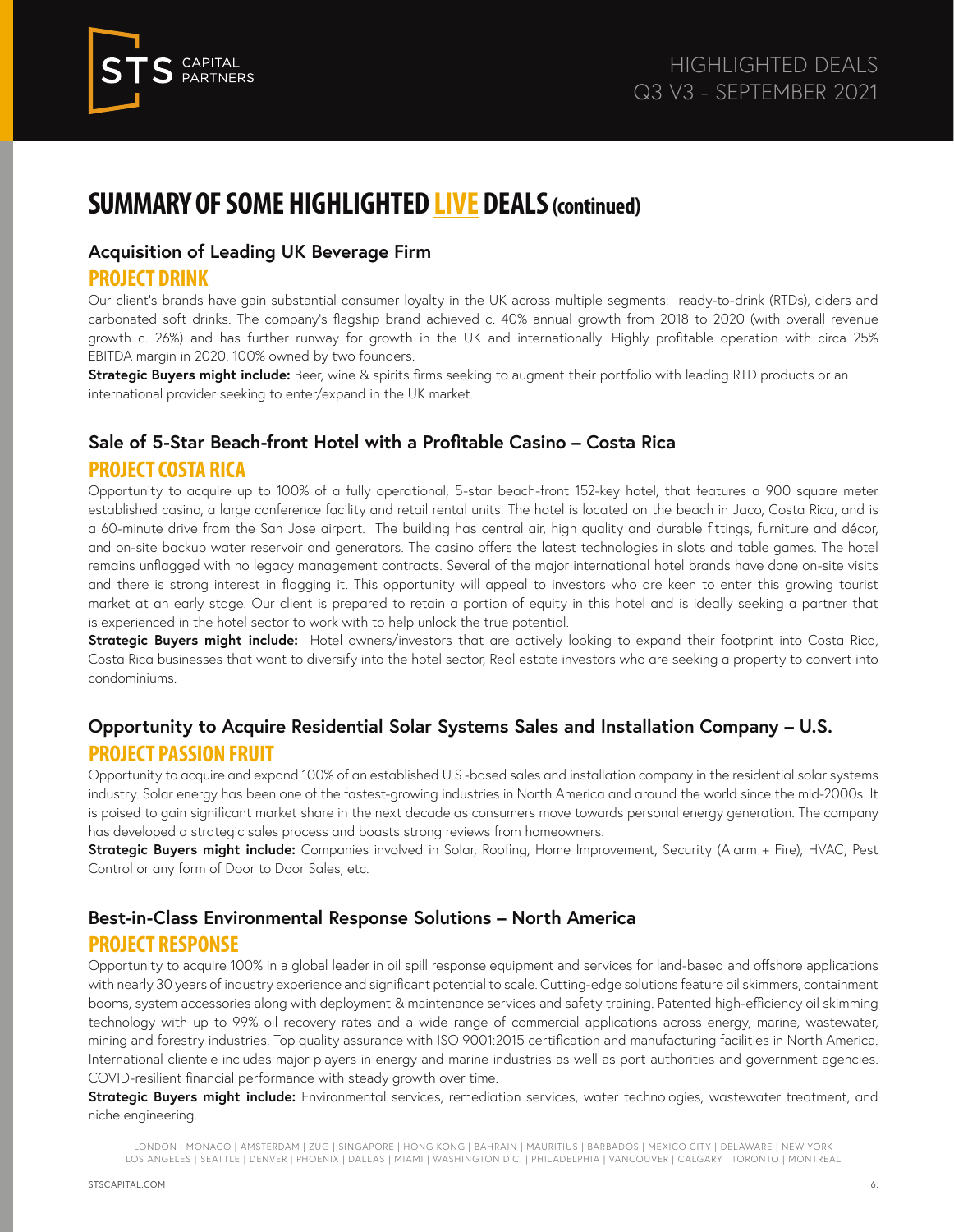

#### **Sale of a White Glove Distribution and Marketing Services Company – North America PROJECT PLUTUS**

Unique opportunity to acquire up to 100% of a white glove distribution and marketing services company with all services managed by in-house employees. Ability to unlock a brand's true potential by cultivating and delivering on growth strategies. 3rd party logistics with a solely-owned warehouse operation enables additional revenue and profitability. Superior ability to understand and adapt to the ever-changing policies, procedures, and requirements of the likes of Amazon and Walmart. Consistent strong financial performance, achieving US\$37.1M in revenue and a normalized EBITDA of US\$2.2M in 2020.

**Strategic Buyers might include:** A variety of global organizations including brands that desire to improve their multichannel eCommerce control, market exposure, and overall optimization; companies with a similar client base to leverage upsell and/or cross sell opportunities or marketing agencies seeking to expand their service offerings.

## **Opportunity to Acquire SME Impact Machine Learning Lending & Investment Platform With \$1.3B in Assets Under Management – North America**

#### **PROJECT SECRETARIAT**

Project Secretariat is a licensed specialty lender with a two-decade history of deploying capital on behalf of institutional investors, credit unions, banks, and accredited retail investors into small-medium enterprise and commercial real estate loans in the U.S.. Secretariat offers a powerful lending and investing ecosystem that combines a proprietary Fintech Platform suite of applications enhanced with Digital Machine Learning, together with the company's outstanding legacy performance in traditional loan originating, underwriting, servicing and syndicating. Company's digital lending platform is designed to minimize friction throughout the borrower journey, to drive operational efficiencies internally, and to continuously improve credit decisioning and loan performance. Ownership is excited about the growth potential and compelling applications of their platform and are eager to find the right strategic acquirer/ partner to accelerate the growth and realize the full potential of what they've built.

**Strategic Buyers might include:** Commercial Banks, RIA (Registered Investment Advisors), Asset Management Companies (Fee-based deployment and management of capital), Hedge Funds, Specialty Lenders, Telecoms interested in SME Lending, Fintech SME Lenders.

## **Opportunity to Acquire the "Bible" of 3D Printing - North America PROJECT COALESCENCE**

Strategic opportunity to acquire 100% of the global intelligence leader in additive manufacturing (AM) and 3D printing. The Company's research report is regarded as the global authority on AM, given the depth and breadth of its data and the size of its global expert network. Strategic buyers will have the opportunity to leverage this Company's published and non-published data to supercharge their AM business and provide industry intelligence to organizations and government agencies. The business has over 70% margins with thousands of paying customers and corporate decision-makers in AM. There is significant untapped growth potential in upselling and cross-selling AM global intelligence across multiple industries, as well as the education and government sectors.

**Strategic Buyers might include:** 1) companies in the AM industry looking to expand their market share and generate new sources of revenue, 2) organizations in the education/research field that want to expand into AM, and 3) government groups, associations, and other non-profit organizations that value the report's non-published data, decades of contacts and relationships, and the largest international network of experts in AM.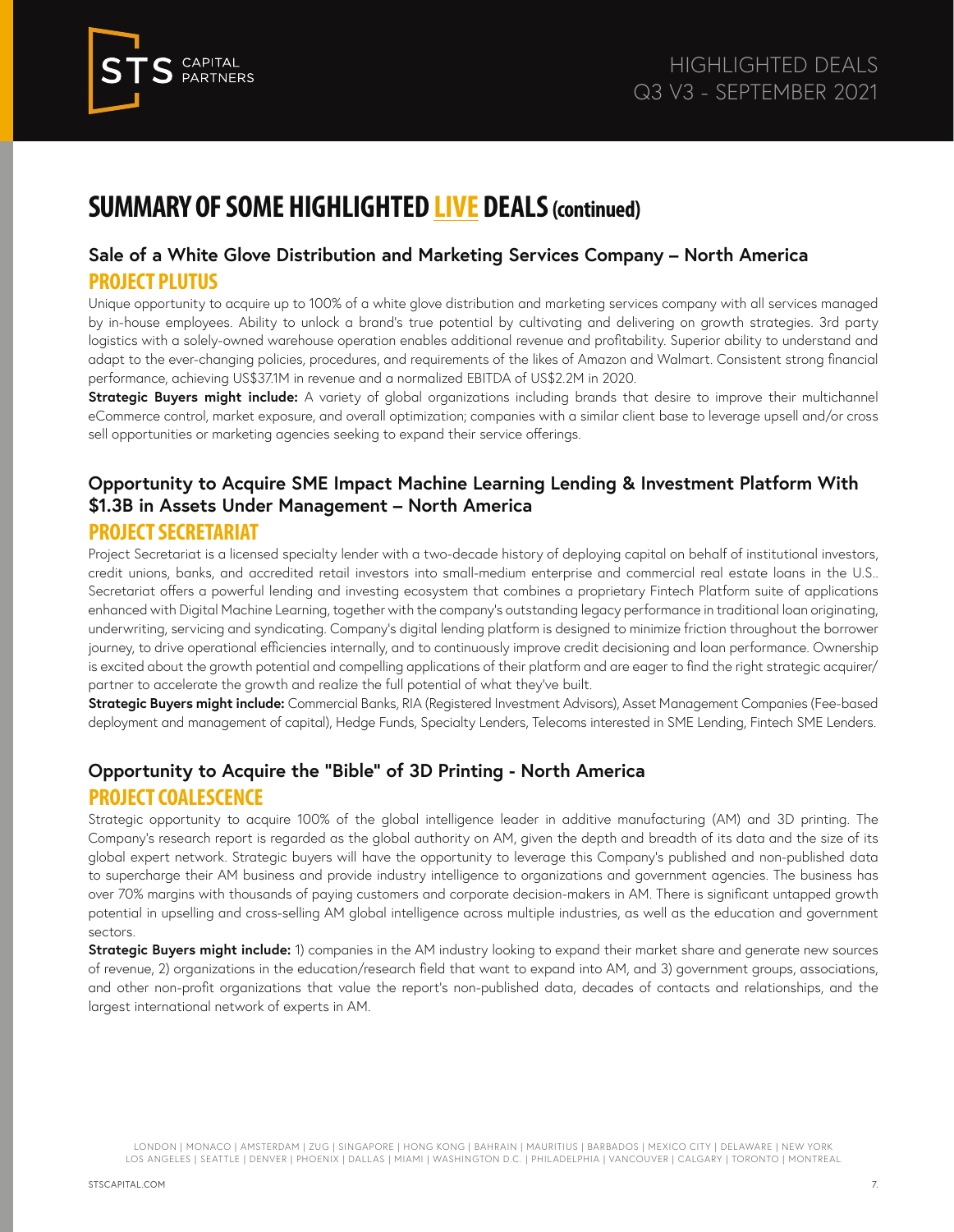

If you would like to receive information on any of these deals when they are ready to take to market; or if you would like to refer us to individuals/groups who would be interested, please contact: **Karen DeLyon**, Manager, Investor Opportunities: **kdelyon@stscapital.com**; tel. 905 804 1934

# **SUMMARY OF SOME HIGHLIGHTED UPCOMING DEALS**

#### **Opportunity to Acquire a Highly Profitable Manufacturer of Medical Grade Air Purifiers – North America**

#### **PROJECT NORTH**

Strategic opportunity to acquire up to 100% of a fast-growing and profitable manufacturer and distributor of commercial air purifiers. The Company offers premium products to reputable Pro Sports Teams, Fortune 500 companies and over 30,000 dental professionals. It was named one of The Americas' Fastest Growing Companies in 2020 by the Financial Times with over 1,000% growth in revenue and 2,500% growth in EBITDA and is poised for continued but moderated growth ahead with growing demand for its products. Sales for FYE May 2021 will top US\$63M and EBITDA is projected to beat US\$32M.

#### **Investment Opportunity in Rapidly Growing Online Therapy Platform**

#### **PROJECT SUNNY**

Highly successful and profitable online therapy business delivering unique and branded therapeutic approach seeking a strategic investor to acquire a majority or substantial minority equity stake from the two founders. Therapy incorporates principles of CBT, psychotherapy, hypnotherapy, and other methods which has helped thousands deal with depression, anxiety, weight management & other issues. The company generated circa US\$35M revenue and US\$16M EBITDA in 2020, with revenue CAGR over 100% from 2017-2020.

#### **Strategic Investment in European Multinational Digital Grocery Technology Firm PROJECT SHOP**

Strategic investment opportunity in leading European online grocery aggregator platform (web and app) that offers consumers the convenience to purchase goods across multiple supermarkets, traditional markets & neighborhood stores and arrange their orders to be delivered in as little as one hour. Exceptional data management and analysis capabilities as well as price comparison leveraging machine learning. Present in 16 cities and led by a successful serial entrepreneur. An ideal strategic investor would be a delivery technology company seeking to extend into grocery or a retailer to seeking expand its digital and data analysis capabilities. **Strategic Buyers might include:** Grocery firms seeking online order & deliver technology; international delivery technology firms seeking to expand in Europe; restaurant/food delivery firms seeking to add the grocery vertical to their offering.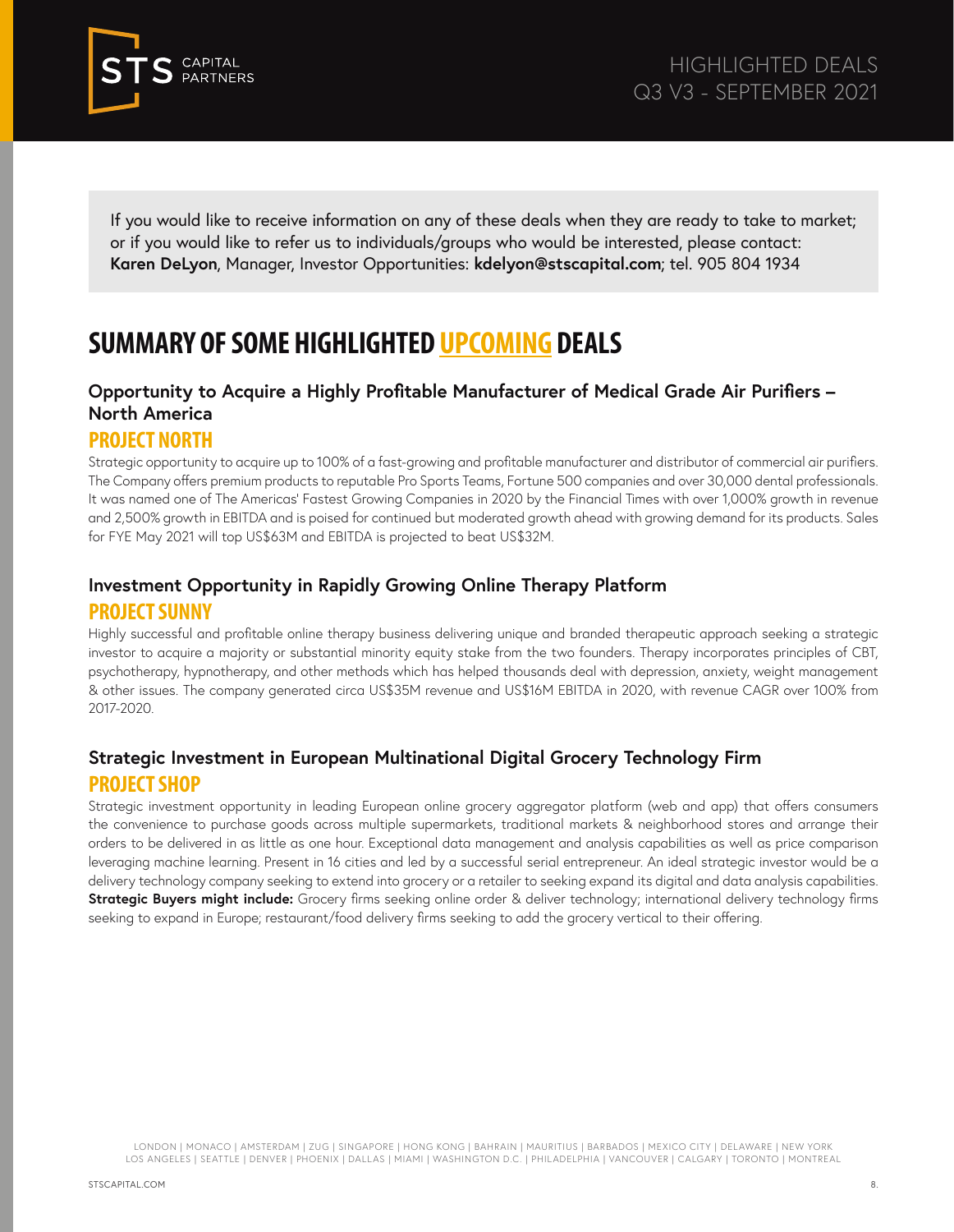

#### **Opportunity to Acquire Minority Stake in Master Franchise of Global Hair Restoration Solutions Company, Securing Leadership in Fast-Growing South Asian and Middle Eastern Markets**

#### **PROJECT TRANSFORMATION**

Opportunity to gain strategic access to premier global hair restoration solutions company, by acquiring a significant minority stake in its master franchise covering select South Asian and GCC markets. Company offers a wide selection of patented, technologicallyadvanced and proven surgical and non-surgical hair restoration solutions catering to both male and female markets. These diverse procedures are delivered by world-class practitioners and expert staff to loyal, discerning and prominent clientele. Franchise operates a strong network of premium, state-of-the-art treatment facilities in prime locations across regional hotspots.

**Strategic Buyers might include:** Haircare, skincare and beauty services providers, non-surgical cosmetic treatment providers, and aesthetic medical services firms interested in gaining access to South Asia and GCC markets leveraging existing footprint.

## **Opportunity to Participate in Growth of Best-in-Class, Highly Profitable & Scalable Budget Hotel Brand & Platform across Asia**

#### **PROJECT BLUE MOON**

Strategic opportunity to participate in expansion of the leading pan-Asian budget hotel chain by investing US\$50M+ in growth capital. Company's unique 'Source-Develop-Sell-Leaseback-Operate' model, combined with its proprietary hotel management and technology platform, enables total brand control and rapid, profitable scale-up globally. Established footprint of 40+ top-rated, high quality hotels (~7,000 rooms) in key Asian growth markets with unit-level gross operating margins of up to 70%. Opportunity to partner with forward-thinking management team to implement long-term strategic expansion plan to grow the portfolio.. **Strategic Buyers might include:** Hospitality groups, international hotel chains and hotel management companies (preferably asset owners vs. brand franchises only), travel and tourism companies, and real estate investment/ asset management firms looking for an established platform to grow regionally.

#### **Opportunity to Acquire and Grow Highly Profitable Global Leader in Hair Replacement Solutions**

#### **PROJECT CROWN**

Strategic opportunity to acquire and expand highly profitable, leading global hair loss and restoration solutions company operating since the 1970s, which has treated over 500,000 clients worldwide, including well-known personalities from entertainment, sports, fashion and business. Company offers a wide selection of patented, technologically-advanced and proven surgical and non-surgical hair restoration solutions catering to both male and female markets, delivered by world-class practitioners and expert staff in 70+ state-of-the-art treatment facilities located across 13 countries worldwide. Benefit from global expansion plan, including across APAC which is one of the fastest growing markets, in addition to cross-selling of new complementary cosmetic and aesthetic medical products and services. Business generates approx. US\$100M in revenues and US\$20M in EBITDA.

**Strategic Buyers might include:** Haircare, skincare and beauty services providers, healthcare chains, non-surgical cosmetic treatment and aesthetic medical services firms, and pharmaceutical companies seeking to diversify and/or expand internationally.

**Disclaimer** - This summary is for informational purposes only and is not intended as a recommendation, offer, or solicitation with respect to the sale or purchase of a security by STS Capital Partners. Not all opportunities are available to U.S. citizens. The information disclosed as historical fact from sources deemed reliable and accurate. STS Capital Partners cannot guarantee the complete accuracy of this information. Forward-looking statements are subject to factors that can cause statements to differ materially from what is stated herein. Financial statements are based on information provided by the Company to STS Capital Partners and have not been independently verified as to accuracy, completeness of the information, or the reasonableness of the assumptions underlying the projections. STS Capital Partners shall not be liable for damages resulting from use of or reliance upon the information presented herein. Investment decisions may be made only by accredited investors who have relied upon more formal documents. These investments involve risk including the possible loss of principal.